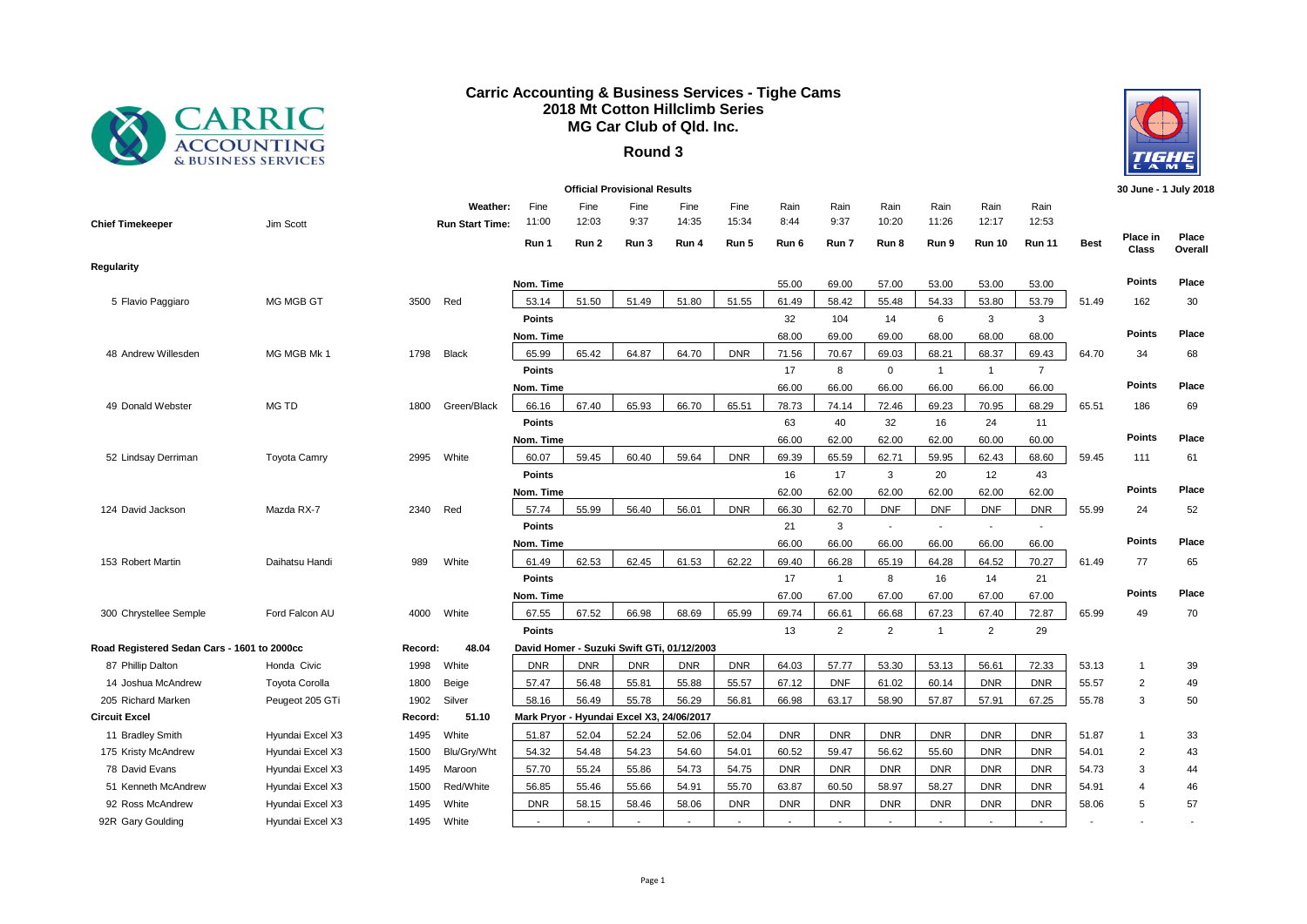|                                                |                             |            |              | Run 1      | Run 2                                         | Run 3      | Run 4      | Run 5      | Run 6      | Run 7      | Run 8      | Run 9      | <b>Run 10</b> | <b>Run 11</b> | <b>Best</b> | Place in<br><b>Class</b> | Place<br>Overall |
|------------------------------------------------|-----------------------------|------------|--------------|------------|-----------------------------------------------|------------|------------|------------|------------|------------|------------|------------|---------------|---------------|-------------|--------------------------|------------------|
| Production Sports Cars - 1601 to 2000cc        |                             | Record:    | 45.91        |            | Michael Collins - Mazda MX-5 - 10/02/2013     |            |            |            |            |            |            |            |               |               |             |                          |                  |
| 6 David Robertson                              | Subaru BRZ                  | 2000       | Blue         | 52.43      | 49.98                                         | 49.71      | 49.20      | <b>DNR</b> | <b>DNR</b> | <b>DNR</b> | <b>DNR</b> | <b>DNR</b> | <b>DNR</b>    | <b>DNR</b>    | 49.20       | $\overline{1}$           | 23               |
| 26 Peter Andrews                               | MG MGF                      | 1798       | Volcano      | <b>DNR</b> | <b>DNR</b>                                    | <b>DNR</b> | <b>DNR</b> | <b>DNR</b> | <b>DNR</b> | 60.78      | 58.87      | 55.64      | 55.43         | <b>DNR</b>    | 55.43       | $\overline{2}$           | 48               |
| 31 Ian Finglas                                 | Mazda MX-5                  | 1800       | Red          | 59.95      | 58.18                                         | 57.80      | 59.14      | 58.09      | <b>DNR</b> | <b>DNR</b> | <b>DNR</b> | <b>DNR</b> | <b>DNR</b>    | <b>DNR</b>    | 57.80       | 3                        | 55               |
| 10 Lyn Dickson                                 | MG F                        | 1800       | Red          | 62.67      | 59.57                                         | 58.80      | 60.08      | 58.63      | <b>DNR</b> | <b>DNR</b> | 69.22      | 66.56      | 63.91         | <b>DNR</b>    | 58.63       | $\overline{4}$           | 60               |
| Formula Vee - 1200                             |                             | Record:    | 48.48        |            | Adrian Holmes - Elfin NG, 19/02/2012          |            |            |            |            |            |            |            |               |               |             |                          |                  |
| 351 James Heymer                               | Hornet Formula Vee          | 1198       | Orange/Red   | 62.45      | 53.04                                         | 54.16      | 54.03      | 54.05      | 60.58      | 58.88      | 55.69      | 55.53      | 55.05         | 63.12         | 53.04       | $\overline{1}$           | 38               |
| Production Sports Cars - 2001cc & over         |                             | Record:    | 43.80        |            | Mark Crespan - Ford Cobra RMC, 19/04/2015     |            |            |            |            |            |            |            |               |               |             |                          |                  |
| 116 Dean Amos                                  | Lotus 2 Eleven              | 1796T      | <b>Black</b> | 48.33      | 46.72                                         | 47.05      | 46.56      | 47.27      | <b>DNR</b> | <b>DNR</b> | <b>DNR</b> | <b>DNR</b> | <b>DNR</b>    | <b>DNR</b>    | 46.56       | $\overline{1}$           | 15               |
| 113 Michael Larymore                           | Toyoya MR2                  | 2000       | White        | 47.80      | 47.39                                         | 47.23      | 47.57      | 46.89      | <b>DNR</b> | <b>DNR</b> | <b>DNR</b> | <b>DNR</b> | <b>DNR</b>    | <b>DNR</b>    | 46.89       | $\overline{2}$           | 16               |
| 20 David Roberts                               | Datsun 260Z                 | 2800       | Yellow       | 50.30      | 49.59                                         | 50.16      | 49.88      | 49.93      | <b>DNR</b> | <b>DNR</b> | <b>DNR</b> | <b>DNR</b> | <b>DNR</b>    | <b>DNR</b>    | 49.59       | 3                        | 25               |
| 16 Glen Amos                                   | Lotus 2 Eleven              | 1796T      | Black        | 55.63      | 52.72                                         | 54.16      | 52.86      | 51.37      | <b>DNR</b> | <b>DNR</b> | <b>DNR</b> | <b>DNR</b> | <b>DNR</b>    | <b>DNR</b>    | 51.37       | $\overline{4}$           | 29               |
| Road Registered Sedan Cars - 2001cc & over     |                             | Record:    | 46.70        |            | Paul Buccini - BMW 135i, 29/11/2015           |            |            |            |            |            |            |            |               |               |             |                          |                  |
| 125 Ray Balhatchet                             | Nissan Skyline              | 2500T      | Yellow       | 58.78      | 57.37                                         | 56.73      | 57.40      | 54.87      | 79.27      | <b>DNR</b> | <b>DNR</b> | 61.08      | <b>DNR</b>    | <b>DNR</b>    | 54.87       | $\overline{1}$           | 45               |
| 29 Christopher Balhatchet                      | Nissan Skyline              | 2500T      | Yellow       | 56.71      | 56.62                                         | 55.24      | 56.31      | 55.65      | 68.86      | <b>DNR</b> | 60.28      | <b>DNR</b> | <b>DNR</b>    | <b>DNR</b>    | 55.24       | 2                        | 47               |
| Group K                                        |                             | Record:    | 52.30        |            | Pete Trapnell - Ford V8 Special, 07/07/2012   |            |            |            |            |            |            |            |               |               |             |                          |                  |
| 23 Barry Smith                                 | Ford V8 Special             | 3916       | Silver       | 59.09      | 56.41                                         | 56.30      | 56.31      | 55.87      | 70.46      | 70.12      | 67.72      | 61.87      | <b>DNR</b>    | <b>DNR</b>    | 55.87       | $\overline{1}$           | 51               |
| Group R                                        |                             | Record:    | 42.91        |            | Greg Tebble - Van Diemen FF2000, 25/11/2017   |            |            |            |            |            |            |            |               |               |             |                          |                  |
| 427 Greg Tebble                                | Van Diemen FF2000           | 1995       | Yellow       | 45.58      | 43.90                                         | 44.19      | 42.67      | <b>DNR</b> | 54.37      | 51.97      | 48.79      | 46.57      | <b>DNR</b>    | 57.78         | 42.67       | 1                        | $\overline{7}$   |
| Group V                                        |                             | Record:    | 52.04        |            | Geoff Cohen - Malmark Elfin, 28/11/2015       |            |            |            |            |            |            |            |               |               |             |                          |                  |
| 39 David Dumolo                                | Venom Formula Vee           | 1200       | Red          | 57.65      | 57.02                                         | 57.41      | 58.47      | 56.90      | 64.86      | 62.29      | 61.29      | 61.16      | <b>DNR</b>    | <b>DNR</b>    | 56.90       | $\overline{1}$           | 53               |
| Group O - Racing                               |                             | Record:    | 52.86        |            | Stephen Purdy - CRD F3, 25/06/2017            |            |            |            |            |            |            |            |               |               |             |                          |                  |
| 17 Stephen Purdy                               | CRD <sub>F3</sub>           | 1300       | Blue         | 54.68      | 51.81                                         | 50.96      | <b>DNR</b> | <b>DNR</b> | <b>DNR</b> | <b>DNR</b> | <b>DNR</b> | <b>DNR</b> | <b>DNR</b>    | <b>DNR</b>    | 50.96       | 1                        | 27               |
| Group Q - Sports                               |                             | Record:    | 55.68        |            | Alan Telfer - Lotus 7, 26/02/2017             |            |            |            |            |            |            |            |               |               |             |                          |                  |
| 15 Geoffrey Cohen                              | <b>Bulant Clubman Mk 7L</b> | 1300       | Yellow       | 57.37      | 54.06                                         | 52.18      | 52.90      | <b>DNR</b> | <b>DNR</b> | <b>DNR</b> | <b>DNR</b> | <b>DNR</b> | <b>DNR</b>    | <b>DNR</b>    | $52.18*$    | $\mathbf 1$              | 37               |
| All Wheel Drive - Forced Induction             |                             | Record:    | 42.35        |            | Michael Collins - Subaru WRX, 08/08/2010      |            |            |            |            |            |            |            |               |               |             |                          |                  |
| 60 Sebastian Black                             | Subaru WRX                  | 2457T      | <b>Black</b> | 50.00      | 47.18                                         | 47.10      | 46.22      | 46.50      | <b>DNF</b> | 52.26      | 52.17      | 49.64      | 51.01         | 59.56         | 46.22       | $\overline{1}$           | 13               |
| 4 Philip Pyke                                  | Mitsubishi Evolution 6      | 1997T      | White        | 51.62      | 49.66                                         | 50.10      | 49.47      | 49.04      | 61.36      | 56.81      | 52.13      | 52.02      | <b>DNR</b>    | 58.61         | 49.04       | $\overline{2}$           | 22               |
| 18 Ricky Dodds                                 | Mitsubishi Lancer Evo 7     | 1997T      | White        | <b>DNF</b> | 56.68                                         | 53.40      | 51.86      | 51.62      | 59.27      | 56.64      | 54.45      | 53.10      | 52.03         | 59.21         | 51.62       | 3                        | 32               |
| 180 John Stuckey                               | Subaru Impreza Evo.2        | 1994T      | Blue         | 54.90      | 53.27                                         | 52.47      | 52.00      | 52.17      | 60.50      | 58.52      | 56.75      | 55.93      | 56.52         | 68.07         | 52.00       | $\overline{4}$           | 35               |
| 19 Dane Mouldey                                | Nissan Skyline R33 GTST     | 2498T      | Black        | <b>DNR</b> | <b>DNR</b>                                    | <b>DNR</b> | <b>DNR</b> | <b>DNR</b> | <b>DNR</b> | <b>DNR</b> | <b>DNR</b> | <b>DNR</b> | <b>DNR</b>    | <b>DNR</b>    |             |                          |                  |
| Modified Production Sedan Cars - Up to 2000cc  |                             | Record:    | 47.12        |            | Shane Merrick - Datsun 1200 Coupe, 29/11/2014 |            |            |            |            |            |            |            |               |               |             |                          |                  |
| 76 Noel Dore                                   | Volkswagen Beetle           | 1904       | Red          | 55.08      | 53.74                                         | 54.32      | 54.64      | <b>DNR</b> | 64.35      | <b>DNR</b> | 60.21      | 56.70      | <b>DNR</b>    | <b>DNR</b>    | 53.74       | $\overline{1}$           | 42               |
| 188 Karl Reinke                                | Hyundai Excel               | 1500       | White        | <b>DNR</b> | 60.30                                         | 58.74      | 58.30      | 59.57      | <b>DNR</b> | <b>DNR</b> | 60.94      | <b>DNR</b> | <b>DNR</b>    | <b>DNR</b>    | 58.30       | 2                        | 59               |
| 130 Robert Turner                              | Mitsubishi Mirage           | 1500       | Green        | 63.81      | 61.61                                         | 60.33      | 62.30      | <b>DNR</b> | <b>DNR</b> | 70.83      | 66.29      | <b>DNR</b> | <b>DNR</b>    | <b>DNR</b>    | 60.33       | 3                        | 62               |
| 30 Jack Turner                                 | Mitsubishi Mirage           | 1500       | Green        | 66.23      | 63.72                                         | 63.47      | 60.98      | <b>DNR</b> | 69.26      | <b>DNR</b> | <b>DNR</b> | <b>DNR</b> | <b>DNR</b>    | <b>DNR</b>    | 60.98       | $\overline{4}$           | 64               |
| 881 Joanne Reinke                              | Hyundai Excel               | 1500       | White        | <b>DNR</b> | <b>DNR</b>                                    | <b>DNR</b> | <b>DNR</b> | <b>DNR</b> | <b>DNR</b> | 67.14      | 63.81      | 61.88      | <b>DNR</b>    | <b>DNR</b>    | 61.88       | 5                        | 67               |
| Modified Production Sedan Cars - 2001cc & over |                             | Record:    | 46.47        |            | Paul Buccini - BMW 135i, 11/09/2016           |            |            |            |            |            |            |            |               |               |             |                          |                  |
| 9 Jonathon Anable                              | <b>BMW 325i</b>             | 2700T      | Grey         | 50.31      | 49.12                                         | 48.39      | 49.38      | 49.37      | 57.07      | 53.57      | 50.57      | 51.23      | <b>DNR</b>    | <b>DNR</b>    | 48.39       | $\overline{1}$           | 21               |
| Sports Cars (Open) - Up to 2000cc              |                             | Record:    | 40.69        |            | Bill Norman - G.E.K. Sports, 18/04/2010       |            |            |            |            |            |            |            |               |               |             |                          |                  |
| 571 Chris Johns                                | Suzuki Cappuccino           | 657T White |              | 63.42      | 52.14                                         | 49.98      | 48.05      | <b>DNR</b> | <b>DNR</b> | <b>DNR</b> | 53.60      | 51.08      | 51.32         | <b>DNR</b>    | 48.05       | $\overline{1}$           | 20               |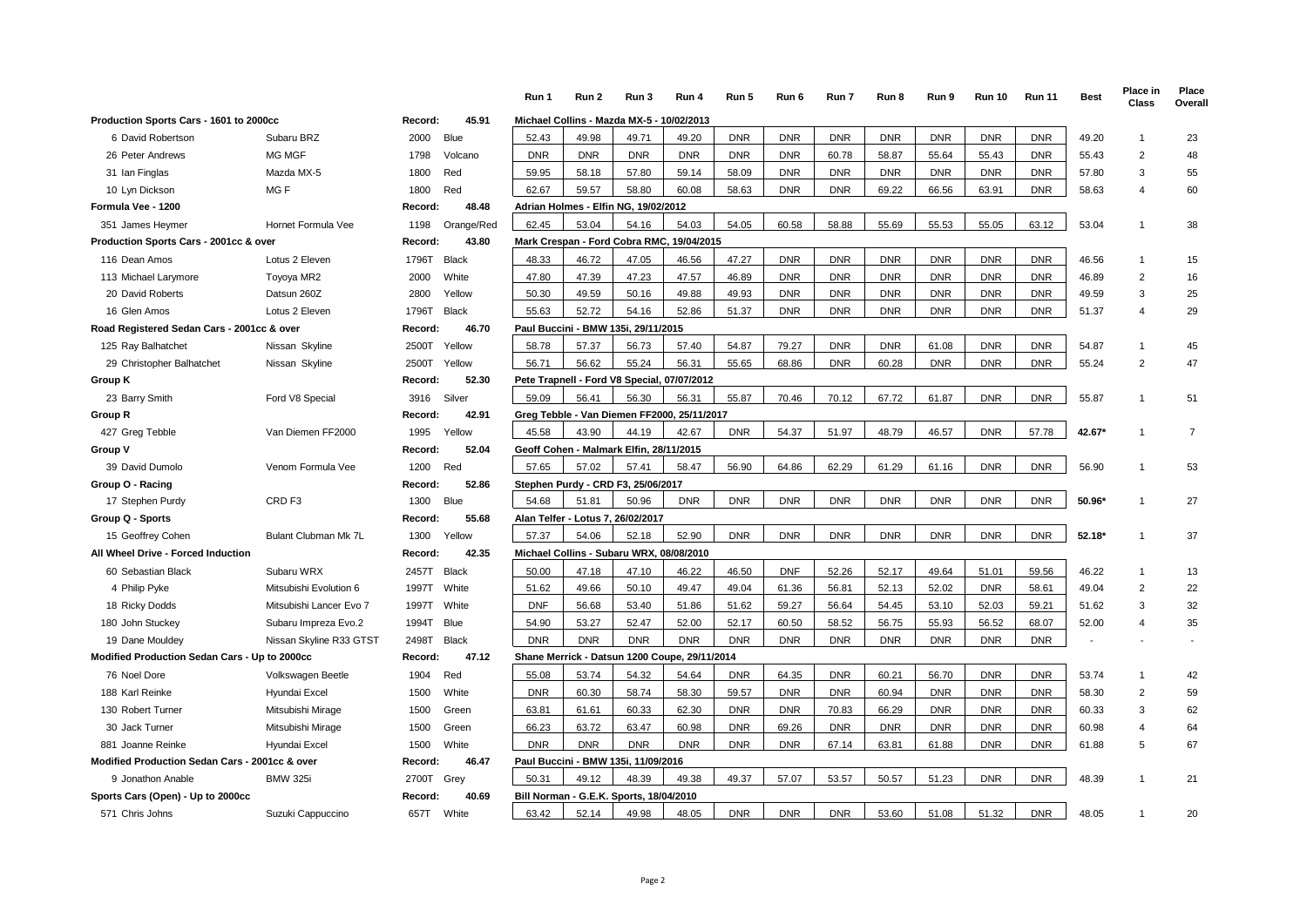|                                      |                      |         |              | Run 1                                              | Run 2      | Run 3      | Run 4      | Run 5      | Run 6      | Run 7          | Run 8      | Run 9      | <b>Run 10</b> | <b>Run 11</b> | <b>Best</b> | Place in<br>Class | Place<br>Overall |
|--------------------------------------|----------------------|---------|--------------|----------------------------------------------------|------------|------------|------------|------------|------------|----------------|------------|------------|---------------|---------------|-------------|-------------------|------------------|
| Sports Cars (Open) - 2001cc & over   |                      | Record: | 43.33        | Bill Norman - TC2 Clubman Sports, 04/09/2005       |            |            |            |            |            |                |            |            |               |               |             |                   |                  |
| 34 Jeffrey Graham                    | Mazda MX-5           | 1800S   | Silver       | 50.69                                              | 50.13      | 50.68      | 50.24      | 50.29      | 57.69      | 55.16          | 53.05      | 52.48      | 53.29         | <b>DNR</b>    | 50.13       | -1                | 26               |
| Sports Cars (Closed) - Up to 2000cc  |                      | Record: | 48.23        | Brock Paine - Nissan Silvia, 25/06/2017            |            |            |            |            |            |                |            |            |               |               |             |                   |                  |
| 21 Mark Mackay                       | Aussie Racing Car    | 1200    | Blue         | <b>DNR</b>                                         | <b>DNR</b> | <b>DNR</b> | <b>DNR</b> | <b>DNR</b> | <b>DNR</b> | <b>DNR</b>     | <b>DNR</b> | <b>DNR</b> | <b>DNR</b>    | <b>DNR</b>    |             |                   |                  |
| Sports Cars (Closed) - 2001cc & over |                      | Record: | 43.67        | David Homer - Suzuki Swift, 30/10/2010             |            |            |            |            |            |                |            |            |               |               |             |                   |                  |
| 63 Cameron Hurman                    | Mazda RX-7           | 2340T   | Red          | 49.81                                              | 51.06      | 49.37      | 50.50      | 49.92      | 61.59      | 57.90          | 54.47      | 54.69      | 53.19         | <b>DNR</b>    | 49.37       | $\overline{1}$    | 24               |
| Clubman Sports Cars - Up to 2000cc   |                      | Record: | 44.18        | Brian Pettit - Westfield SE, 29/03/2015            |            |            |            |            |            |                |            |            |               |               |             |                   |                  |
| 117 Brian Pettit                     | Westfield SE         | 1600    | Red          | 48.94                                              | 45.55      | 45.71      | <b>DNR</b> | <b>DNR</b> | <b>DNR</b> | <b>DNR</b>     | <b>DNR</b> | <b>DNR</b> | <b>DNR</b>    | <b>DNR</b>    | 45.55       | $\mathbf{1}$      | 11               |
| 134 Ainsley Fitzgerald               | Arrow Clubman        | 1785    | Blue         | 48.88                                              | 46.03      | 46.36      | <b>DNR</b> | <b>DNR</b> | <b>DNR</b> | <b>DNR</b>     | <b>DNR</b> | <b>DNR</b> | <b>DNR</b>    | <b>DNR</b>    | 46.03       | $\overline{2}$    | 12               |
| Improved Production - Up to 1600cc   |                      | Record: | 47.22        | Scott Dean - Toyota Yaris, 25/11/2012              |            |            |            |            |            |                |            |            |               |               |             |                   |                  |
| 3 Grahame Rumballe                   | Volkswagen Golf MK 1 | 1588    | Yellow       | 57.18                                              | 54.35      | 53.83      | 54.16      | 53.44      | 62.98      | 58.52          | <b>DNF</b> | 58.96      | <b>DNR</b>    | <b>DNR</b>    | 53.44       | $\mathbf{1}$      | 40               |
| 131 Waco Hamlin                      | <b>Honda Civic</b>   | 1590    | <b>Black</b> | <b>DNR</b>                                         | <b>DNR</b> | <b>DNR</b> | <b>DNR</b> | <b>DNR</b> | 62.67      | 57.87          | <b>DNF</b> | 61.14      | <b>DNR</b>    | <b>DNR</b>    | 57.87       | $\overline{2}$    | 56               |
| Improved Production - 1601 to 2000cc |                      | Record: | 45.23        | Danny Mischok - Ford Escort, 30/11/2014            |            |            |            |            |            |                |            |            |               |               |             |                   |                  |
| 85 Danny Mischok                     | <b>Ford Escort</b>   | 1999    | Yellow       | 47.37                                              | 46.52      | 46.28      | 46.22      | <b>DNR</b> | <b>DNR</b> | <b>DNR</b>     | <b>DNR</b> | <b>DNR</b> | <b>DNR</b>    | <b>DNR</b>    | 46.22       | $\mathbf{1}$      | 13               |
| 70 David Sidery                      | Volkswagen Beetle    | 1915    | Midnight     | <b>DNR</b>                                         | <b>DNR</b> | <b>DNR</b> | 53.33      | 51.54      | 55.89      | 54.52          | 52.49      | 52.28      | 55.31         | <b>DNR</b>    | 51.54       | $\overline{2}$    | 31               |
| 148R Wayne Ferguson                  | <b>VW Fastback</b>   | 1835    | Blu/Wht/Gry  |                                                    | $\sim$     |            | $\sim$     | $\sim$     | 62.67      | 58.93          |            | 57.41      | 57.42         |               | 57.41       | 3                 | 54               |
| 148 Ian Dalgliesh                    | <b>VW Fastback</b>   | 1835    | Blu/Wht/Gry  | 61.05                                              | <b>DNF</b> | <b>DNR</b> | <b>DNR</b> | <b>DNR</b> |            | $\blacksquare$ | 58.18      |            |               | <b>DNR</b>    | 58.18       | $\overline{4}$    | 58               |
| 222 Greg Cameron                     | Hyundai Excel X3     | 2000    | Silver       | <b>DNR</b>                                         | <b>DNR</b> | <b>DNR</b> | <b>DNR</b> | <b>DNR</b> | 66.10      | 62.67          | 60.43      | 60.95      | <b>DNR</b>    | <b>DNR</b>    | 60.43       | 5                 | 63               |
| Improved Production - 2001cc & over  |                      | Record: | 45.61        | Ken Graham - Datsun 1600SSS, 18/03/2017            |            |            |            |            |            |                |            |            |               |               |             |                   |                  |
| 24 Cameron Bolt                      | Nissan Skyline 350GT | 3498T   | Silver       | 51.94                                              | 54.05      | 53.07      | <b>DNR</b> | <b>DNR</b> | 62.60      | 57.81          | 57.96      | 56.75      | 53.65         | <b>DNR</b>    | 51.94       | $\mathbf{1}$      | 34               |
| <b>Superkarts</b>                    |                      | Record: | 41.44        | Mark Maczek - PVP, 24/11/2013                      |            |            |            |            |            |                |            |            |               |               |             |                   |                  |
| 504 Luke Weiks                       | Kart                 | 450     | <b>Black</b> | 48.17                                              | 48.18      | 47.80      | 47.43      | <b>DNR</b> | 59.93      | 51.88          | 49.44      | 49.46      | <b>DNR</b>    | <b>DNR</b>    | 47.43       | $\overline{1}$    | 17               |
| 123 Stephen Edwards                  | Silverline           | 125     | Orange       | 53.73                                              | 55.45      | 55.72      | 55.38      | <b>DNR</b> | 82.02      | 74.89          | 57.01      | 57.90      | <b>DNR</b>    | <b>DNR</b>    | 53.73       | $\overline{2}$    | 41               |
| 53 Gary O'Mullane                    | <b>CRG</b> Superkart | 250     | <b>Black</b> | <b>DNR</b>                                         | <b>DNF</b> | <b>DNR</b> | <b>DNR</b> | <b>DNR</b> | <b>DNR</b> | <b>DNR</b>     | <b>DNR</b> | <b>DNR</b> | <b>DNR</b>    | <b>DNR</b>    |             |                   |                  |
| Sports Sedans - Up to 2000cc         |                      | Record: | 44.93        | Ross Mackay - Ford Escort Mk 1                     |            |            | 29/04/2018 |            |            |                |            |            |               |               |             |                   |                  |
| 75 Ross Mackay                       | Ford Escort Mk 1     | 1988    | Blue         | 59.17                                              | 45.04      | 44.74      | <b>DNR</b> | 44.83      | <b>DNR</b> | <b>DNR</b>     | <b>DNR</b> | <b>DNR</b> | <b>DNR</b>    | <b>DNR</b>    | 44.74*      | $\mathbf{1}$      | 9                |
| 58 Jason Martell                     | <b>Ford Escort</b>   | 1996    | Grey         | 51.61                                              | 51.26      | 51.86      | 51.94      | 51.17      | 57.52      | 54.53          | 52.60      | 52.43      | 53.19         | <b>DNR</b>    | 51.17       | $\overline{2}$    | 28               |
| Sports Sedans - 2001cc & over        |                      | Record: | 43.33        | Mark Trenoweth - Jaguar XJS, 15/03/2009            |            |            |            |            |            |                |            |            |               |               |             |                   |                  |
| 171 Scott Anable                     | <b>BMW 325i</b>      | 3100T   | Red          | 52.40                                              | 50.07      | 49.02      | 48.12      | 47.58      | <b>DNR</b> | 60.59          | 54.42      | 53.51      | <b>DNR</b>    | <b>DNR</b>    | 47.58       | $\mathbf{1}$      | 18               |
| 202 Glenn Anable                     | BMW 2002 Turbo       | 2000T   | Red          | 49.48                                              | 48.48      | 48.25      | 48.56      | 47.90      | <b>DNR</b> | 58.24          | 51.53      | 51.33      | <b>DNR</b>    | <b>DNR</b>    | 47.90       | $\overline{2}$    | 19               |
| 231 Roger Bartlett                   | Ford Escort          | 2000T   | <b>Black</b> | 62.74                                              | <b>DNR</b> | 61.83      | <b>DNR</b> | <b>DNR</b> | <b>DNR</b> | <b>DNR</b>     | <b>DNR</b> | <b>DNR</b> | <b>DNR</b>    | <b>DNR</b>    | 61.83       | 3                 | 66               |
| Formula Libre - Up to 1300cc         |                      | Record: | 37.99        | Michael Von Rappard - Dallara Hayabusa, 25/06/2017 |            |            |            |            |            |                |            |            |               |               |             |                   |                  |
| 111 James Milliner                   | <b>OMS 2000M</b>     | 999     | <b>Black</b> | 41.03                                              | 42.64      | 40.98      | 40.54      | 40.76      | <b>DNR</b> | <b>DNR</b>     | <b>DNR</b> | <b>DNR</b> | <b>DNR</b>    | <b>DNR</b>    | 40.54       | $\mathbf{1}$      | 3                |
| 174 Paul Van Wijk                    | OMS Hornet           | 1298    | <b>BRG</b>   | 43.32                                              | 41.17      | <b>DNR</b> | <b>DNR</b> | <b>DNR</b> | <b>DNR</b> | <b>DNR</b>     | <b>DNR</b> | <b>DNR</b> | <b>DNR</b>    | <b>DNR</b>    | 41.17       | $\overline{2}$    | $\overline{4}$   |
| 287 David Quelch                     | Honda DPQ Special    | 1137    | Red/Wht/Blu  | 49.17                                              | 42.94      | 42.88      | 43.15      | <b>DNR</b> | <b>DNR</b> | <b>DNR</b>     | <b>DNR</b> | <b>DNR</b> | <b>DNR</b>    | <b>DNR</b>    | 42.88       | 3                 | 8                |
| 8R Doug Daniels                      | Nu Tec Formula Libre | 1040    | Orange       |                                                    | 45.65      | 46.03      | 45.32      | 45.76      |            |                |            |            |               |               | 45.32       | $\overline{4}$    | 10               |
| 44 Chris Lake                        | Suzuki Escargot      | 1298    | Black/Yellow | <b>DNR</b>                                         | <b>DNR</b> | 54.24      | 52.07      | <b>DNF</b> | <b>DNR</b> | <b>DNR</b>     | <b>DNR</b> | <b>DNR</b> | <b>DNR</b>    | <b>DNR</b>    | 52.07       | 5                 | 36               |
| 8 Jeffrey Daniels                    | Nu Tec Formula Libre | 1040    | Orange       | <b>DNR</b>                                         | $\sim$     |            | $\sim$     | $\sim$     | <b>DNR</b> | <b>DNR</b>     | <b>DNR</b> | <b>DNR</b> | <b>DNR</b>    | <b>DNR</b>    |             |                   |                  |
| 45 Neil Lewis                        | <b>Fly 001</b>       | 1298    | Silver       | <b>DNR</b>                                         | <b>DNR</b> | <b>DNR</b> | <b>DNR</b> | <b>DNR</b> | <b>DNR</b> | <b>DNR</b>     | <b>DNR</b> | <b>DNR</b> | <b>DNR</b>    | <b>DNR</b>    |             |                   |                  |